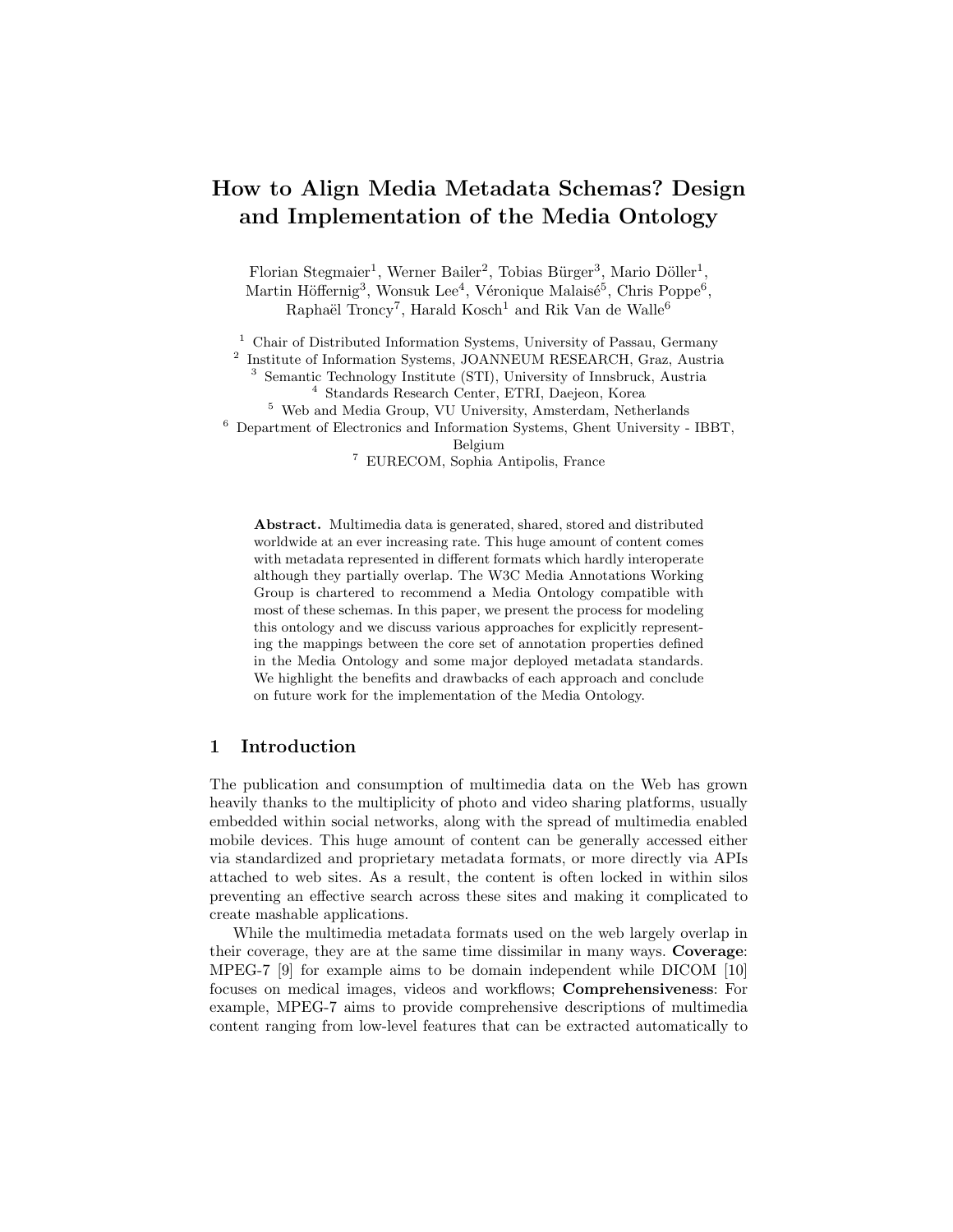fine-grained semantic description of a scene, while Dublin Core [6] provides a simple list of general annotation properties and EXIF focuses on the technical aspects of the media; Complexity: Metadata formats also differ in the complexity of their description syntax. For example, the Dublin Core dc:creator property is a simple name or an URI identifying an agent whereas the creator's name in MPEG-7 is divided into a complex nested structure of Title, FamilyName and GivenName along with the definition of his or her Role.

Designing multimedia systems nowadays often amounts to choose a subset of these various formats and implements manually their correspondence which severely hampers their interoperability. In this paper, we report on the design and implementation of the Media Ontology developed by the W3C Media Annotations Working Group  $(MAWG)^8$  which aims at defining a set of minimal annotation properties for describing multimedia content along with a set of mappings between the main metadata formats in use at the moment. This ontology being described in prose, we investigate and discuss different options of formalization and implementation of its core annotation properties and the defined mappings with other standard formats.

The remainder of this paper is organized as follows. Section 2 presents multimedia metadata formats between which interoperability is necessary, and an overview of interoperability approaches for XML or RDF/OWL-based schemas. Section 3 presents the Media Ontology and the process of its elaboration. Section 4 discusses various implementation approaches for representing the ontology itself and the mappings between multimedia formats. Finally, Section 5 concludes the paper and outlines some future work.

### 2 Related work

Several standards have been created to improve the interoperability between different systems within one domain or application type. In this section, we describe some image and video metadata standards  $(i.e.$  schemas), and discuss some approaches for combining them. An exhaustive list of multimedia metadata formats has been produced by the W3C Multimedia Semantics Incubator Group<sup>9</sup>.

### 2.1 Many Standards for Different Needs

Photos taken by digital cameras come with Exchangeable Image File  $(EXIF^{10})$ metadata directly embedded into the header of image files. It provides technical characteristics such as the shutter speed or aperture, and contextual information (date and time) of the captured image. Two RDFS ontologies of this specification have been proposed by Kanzaki and Norm Walsh. The Extensible Metadata Platform  $(XMP<sup>11</sup>)$  is a specification published by Adobe for attaching metadata

 $^8$  http://www.w3.org/2008/WebVideo/Annotations/

 $^9$  http://www.w3.org/2005/Incubator/mmsem/XGR-vocabularies/

<sup>10</sup> http://www.digicamsoft.com/exif22/exif22/html/exif22\_1.htm

 $11$  http://www.adobe.com/devnet/xmp/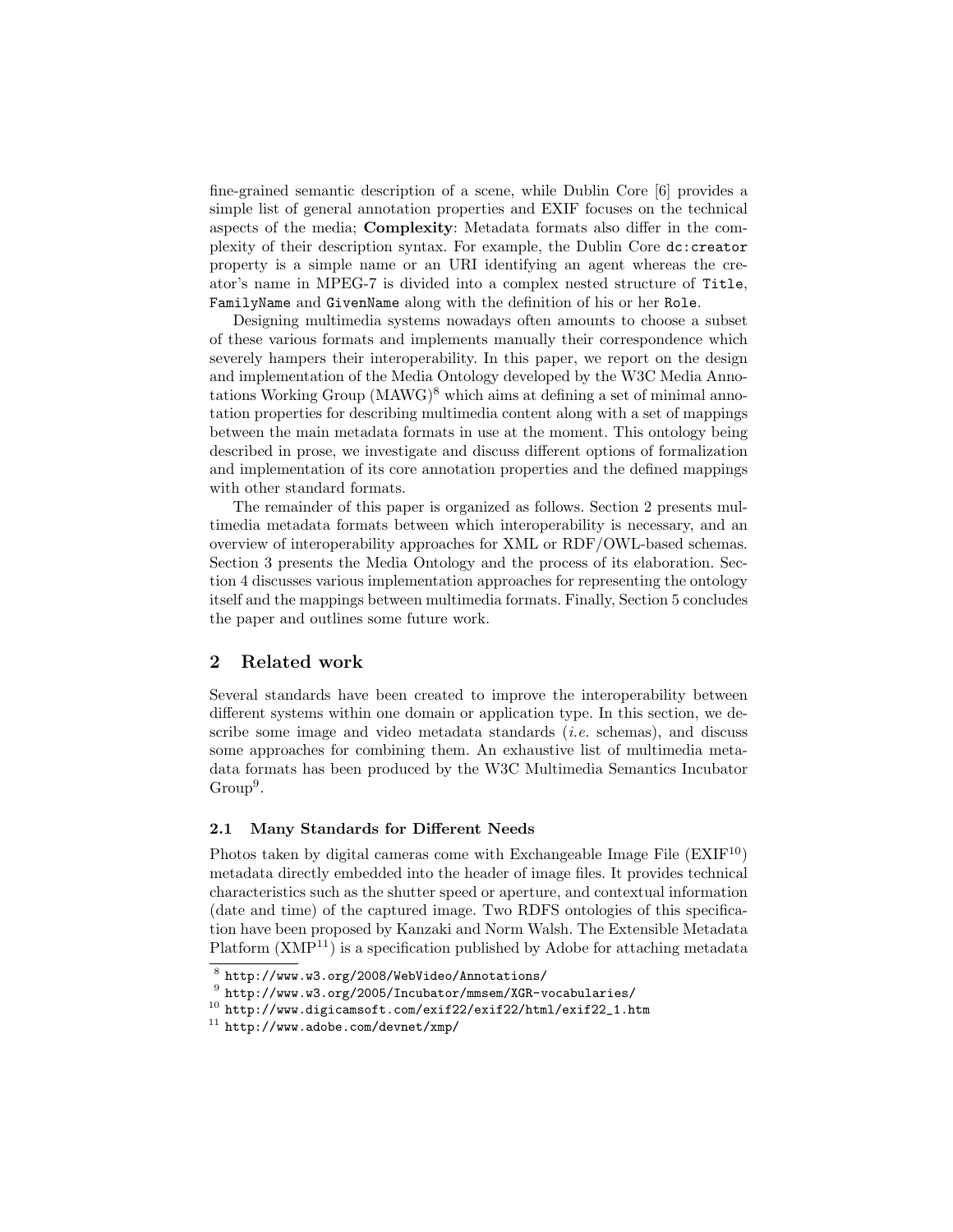to media assets in order to enable a better management of multimedia content. The specification standardizes the definition, creation, and processing of metadata by providing a data model, a storage model, and formal predefined sets of metadata property definitions. XMP makes use of RDF in order to represent the metadata properties associated with a document. The  $\text{DIG}35^{12}$  specification of the International Imaging Industry Association (I3A) defines a standard set of metadata for digital images including basic image parameter, image creation ( $\hat{a}$  la EXIF), content creation and intellectual property rights and represented in XML. The IPTC Photo Metadata standard $^{13}$  developed by the International Press Telecommunication Council (IPTC) provides also a set of metadata properties being administrative, descriptive or related to the image rights. Largely based on XMP, this specification allows to represent as well complex semantic descriptions of the subject matter (e.g. persons, organizations, events).

 $EBUCore^{14}$  is an XML-based metadata standard created by the European Broadcasting Union (EBU) consisting in a set of metadata properties specializing Dublin Core for describing radio and television content. MPEG-7 [9] is the Motion Pictures Expert Group  $(MPEG)^{15}$  standard for the description of audio, video and multimedia content designed for document retrieval. The standard is based on XML Schema but MPEG-7 ontologies expressed in OWL have been proposed and compared among each other [12]. The standard is composed of many descriptor tools for diverse types of annotations on different semantic levels, ranging from very low-level features, such as visual (e.g. texture, camera motion) or audio (e.g. melody), to more abstract descriptions. The flexibility of MPEG-7 is based on structuring tools, which allow descriptions to be associated with arbitrary multimedia segments or regions, at any level of granularity, using different levels of abstraction.

Numerous metadata standards exist for annotating multimedia resources, all with their own merits and community usage. It is undesirable to enforce a single multimedia metadata standard that would satisfy all use cases. Some additional steps are needed to combine these formats and interoperability can be achieved by the means of mappings or relationships between the different schemas. In the next section, we review approaches for structural (i.e. syntactic) and semantic integration of multimedia metadata schemas.

#### 2.2 Interoperability Approaches between Metadata Schemas

JPSearch is a project issued by the JPEG standardization committee to develop technologies that enable search and retrieval capabilities among image archives, consiting of five parts. While the first part focus on describing use cases and the overall architecture of image retrieval systems, the part 2 introduces an XMLbased core metadata schema and transformation rules for mapping descriptive

 $12$  http://xml.coverpages.org/FU-Berlin-DIG35-v10-Sept00.pdf

<sup>13</sup> http://www.iptc.org/std/photometadata/2008/specification/ IPTC-PhotoMetadata-2008\_2.pdf

 $^{14}$ http://tech.ebu.ch/docs/tech/tech3293-2008.pdf

<sup>15</sup> http://www.chiariglione.org/mpeg/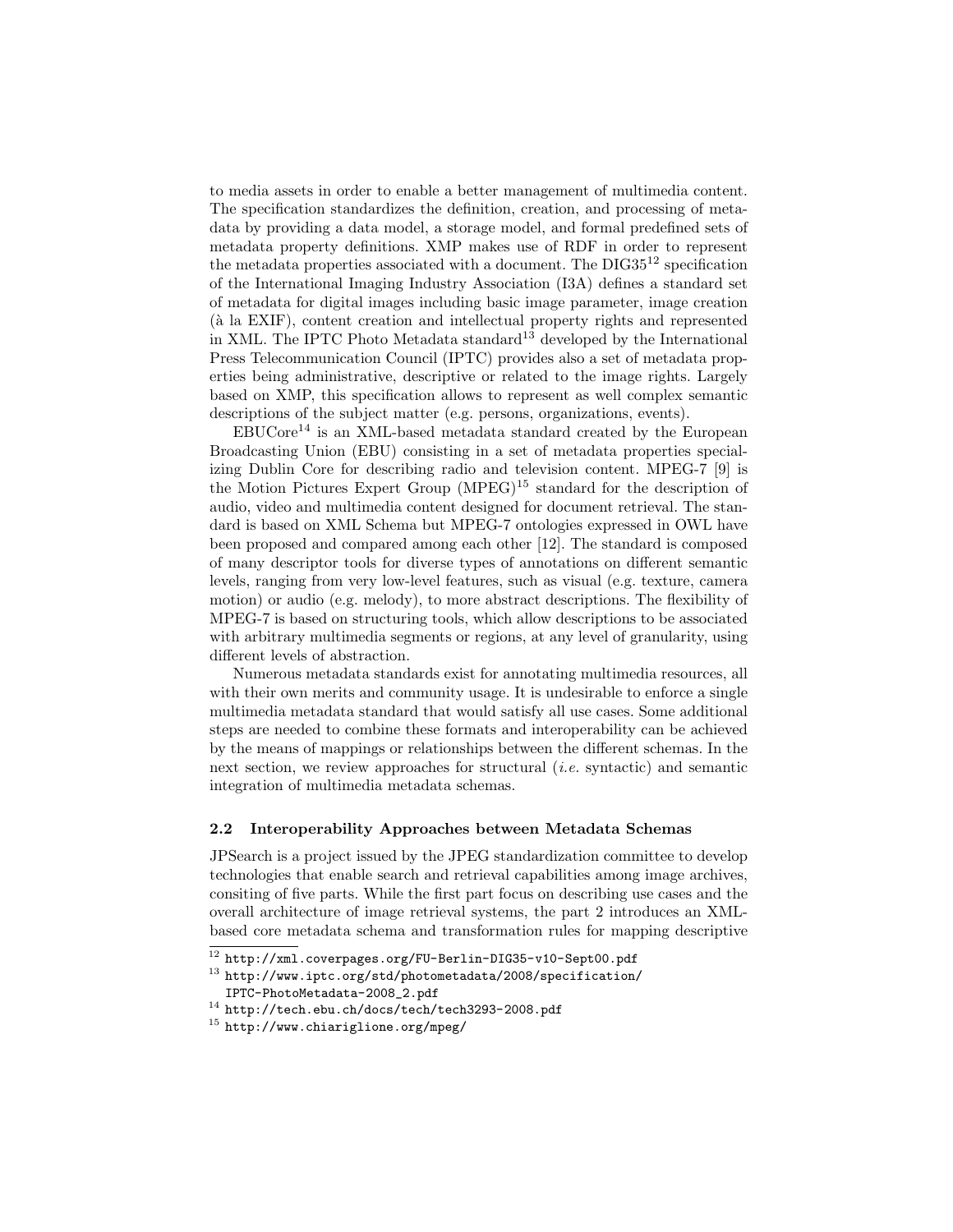information (e.g., core metadata to MPEG-7 or core metadata to Dublin Core) between peers [2]. Part 3 adapts a profile of the MPEG Query Format [3] for ensuring standardized querying. Part 4 adopts the well known image data formats (JPEG and JPEG 2000) for embedding metadata information. The benefit of such an integration and combination of metadata with raw data is the mobility of metadata and its persistent association with the image itself. By embedding the metadata into the image raw data file format, one improves the flexibility within the annotation life cycle. However, the interchange of image data between JPSearch compliant systems remains an open issue. For this purpose, Part 5 concentrates on the standardization of a format for the exchange of image or image collections and its metadata and metadata schema between JPSearch compliant systems.

Xing et al. [13] present a system for automating the transformation of XML documents using a tree matching approach. However, this method has an important restriction: the leaf text in the different documents has to be exactly identical. This is hardly the case when combining different metadata standards. Likewise, Yang et al. [14] propose to integrate XML Schemas. They use a more semantic approach, using the ORA-SS data model to represent the information available in the XML Schemas and to provide mappings between the different documents. The ORA-SS data model allows to define objects and attributes to represent hierarchical data, however more advanced mappings involving semantic relationships cannot be represented.

Cruz et al. [1] introduced an ontology-based framework for XML semantic integration. For each XML source integrated, a local RDFS ontology is created and merged in a global ontology. During this mapping, a table is created that is further used to translate queries over the RDF data of the global ontology to queries over the XML original sources. The authors assume that every concept in the local ontologies is mapped to a concept in the global ontology. This assumption can be hard to maintain when the number and the degree of complexity of the incorporated ontologies increases. Poppe et al. [11] advocates a similar approach to deal with interoperability problems in content management systems. An OWL upper ontology is created and the different XML-based metadata formats are represented as OWL ontologies and mapped to the upper ontology using OWL constructs and rules. However, the upper ontology is dedicated to content management system and, as such, is not as general as the approach proposed in this paper.

The W3C Multimedia Semantics Incubator Group<sup>16</sup> elaborated on the inherent problems of using XML-based metadata standards<sup>17</sup>. The goal of the group was to investigate the usage of Semantic Web Technologies to overcome interoperability issues. The group discussed the advantages and open issues regarding the use of Semantic Web technologies but was not chartered for providing one common ontology for metadata annotation.

 $^{16}$  http://www.w3.org/2005/Incubator/mmsem/

<sup>&</sup>lt;sup>17</sup> Such metadata standards consist generally of an XML schema defining a syntax and a textual description specifying in prose the semantics of the standard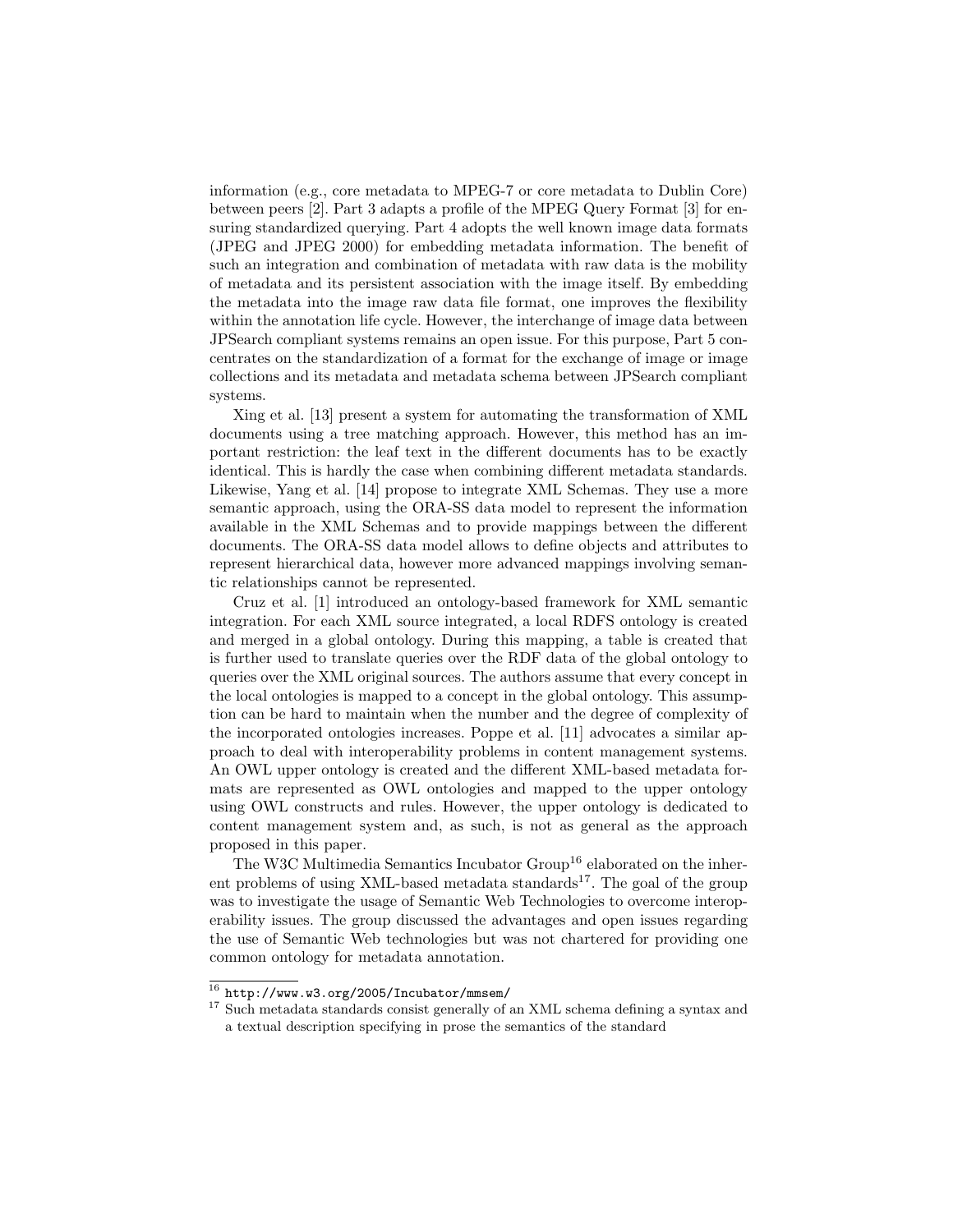## 3 The W3C Media Ontology

The W3C Media Annotations Working Group (MAWG) has the goal of improving the interoperability between media metadata schemas. The proposed approach is to provide an interlingua ontology and an API designed to facilitate cross-community data integration of information related to media resources in the web, such as video, audio, and images.

The set of core properties that constitute the Media Ontology 1.0 is based on a list of the most commonly used annotation properties from media metadata schemas currently in use. This set is derived from the work of the W3C Incubator Group Report on Multimedia Vocabularies on the Semantic Web and a list of use cases [7], compiled after a public call. The use cases involve heterogeneous media metadata schemas used in different communities (interactive TV, cultural heritage institutions, etc.). In this section, we describe the content of this ontology and how this content is related to other metadata formats.

#### 3.1 The Media Ontology Core Properties

The set of core properties defined in the Media Ontology 1.0 (ma namespace) consists of 20 descriptive and 8 technical metadata properties. This distinction has been made as the descriptive properties are media agnostic and also apply to descriptions of multimedia works that are not specific instantiations, e.g. the description of a movie on IMDB in contrast to a particular MPEG-4 encoded version of this movie broadcasted of the RAI Italian TV channel. The technical properties, specific to certain media types, are only essential when describing a certain instantiation of the content<sup>18</sup>.

All properties are defined within the ma namespace since we have tried to clarify and disambiguate their definitions in the context of media resources description. However, whenever these properties exist in other standards, we try to explicitly define how they are related. Additionally, for many of the descriptive properties, we have foreseen subtypes that optionally further qualify the property, e.g. qualify a title as main or secondary.

The descriptive properties contain identification metadata such as identifiers, titles, languages and the locator<sup>19</sup> of the media resource being described. Other properties describe the creation of the content (the creation date, creation location, the different kinds of creators and contributors, etc.), the content description as free text, the genre, a rating of the content by users or organizations and a set of keywords. There are also properties to describe the collections the described resource belongs to, and to express relations to other media resources, e.g. source and derived works, thumbnails or trailers. As we consider digital rights management out of our scope, the set of properties only contains a copyright statement and a reference to a license (e.g. Creative Commons or

<sup>&</sup>lt;sup>18</sup> This distinction is also present in the FRBR model where a Work is distinguished from a Manifestation.

 $19$  The locator is the physical place where the resource can be accessed.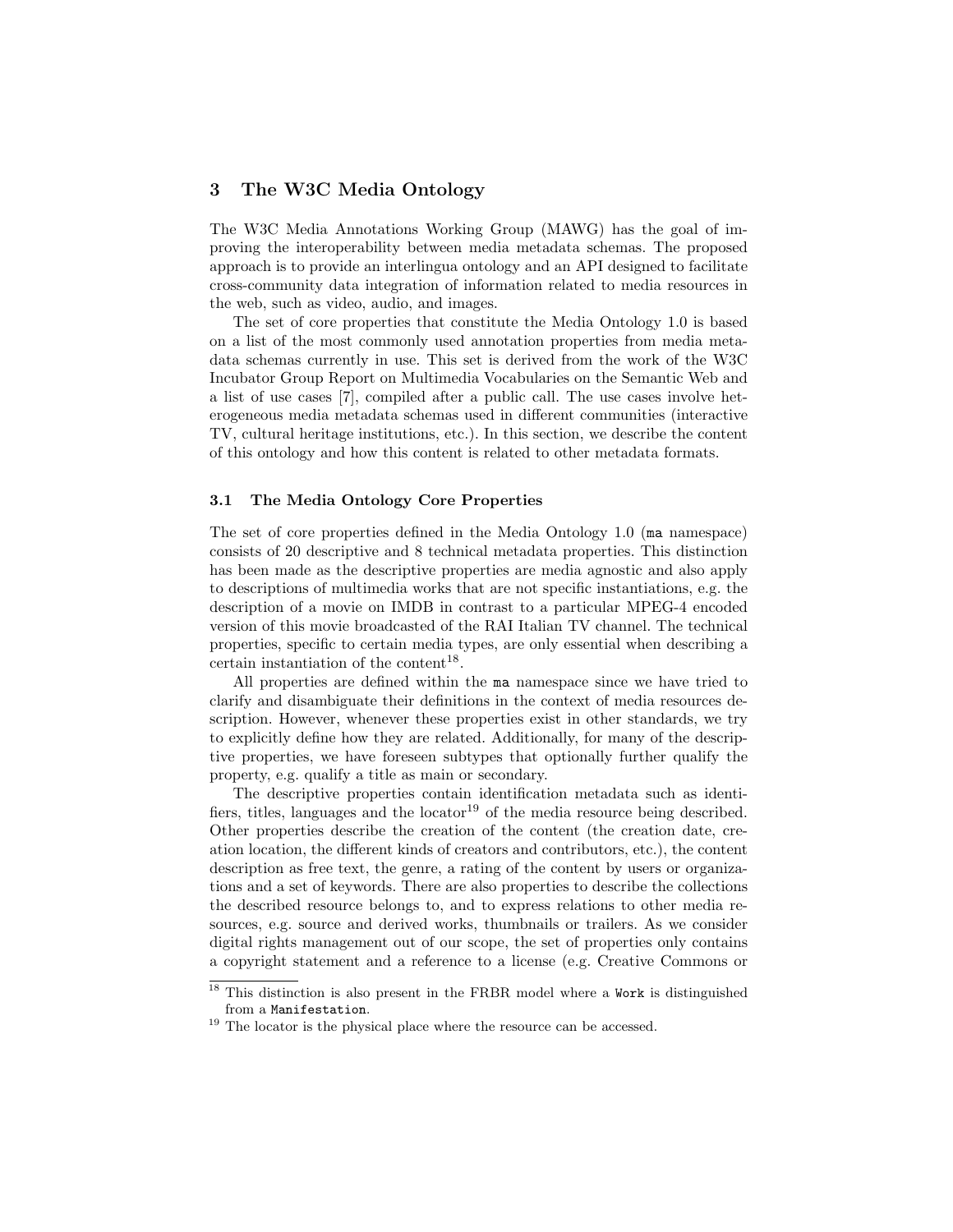MPEG-21 licenses). The distribution related metadata includes the description of the publisher and the target audience in terms of regions and age classification. Annotation properties can be attached to the whole media or to part of it, for example using the Media Fragments URI specification for identifying multimedia fragments.

The set of technical properties has been limited to the frame size of images and video, the duration, the audio sampling rate and frame rate, the format (specified as MIME type), the compression type, the number of tracks and the average bit rate. These were the only properties that were needed for the different use cases listed by the group.

This set of annotation properties is not considered final and properties might be added if it turns out to be useful. However, the aim is to keep the size of the ontology limited. If necessary, profiles can be defined, e.g. to group the properties that apply to a certain media type.

#### 3.2 Expressing Mappings with other Standards

This core set of annotation properties has often correspondences with existing metadata standards. The working group has therefore further specified a mapping table that defines one-way mappings between the Media Ontology core properties and the metadata fields from 24 other standards [8].

The mappings that have been taken into account have different semantics, which can be characterized as:

- Exact matches: the semantics of the two properties are equivalent in most of the possible contexts. For example, ma:title matches exactly dc:title.
- More specific: the property of the vocabulary taken into account has a semantic that covers only a subset of the possibilities expressed by the property defined in the Media Ontology. For example, ipr\_names@description and ipr person@description defined in in DIG35 are more specific than the property ma:publisher.
- More generic: the inverse of the above, the property of the vocabulary taken into account has a semantic that is broader than the property defined in the Media Ontology. For example, location defined in the DIG35 is more general than ma:location.
- Related: the two properties are related in a way that is relevant for some use cases, but this relation has no defined semantics. For example, media:credit defined in MediaRSS<sup>20</sup> is related to ma: creator.

We discuss in the next section how these mappings can be represented.

# 4 Implementation Approaches

The W3C Media Ontology has been designed to be a meaningful subset of common annotation properties defined in standards used on the Web (see Section 2).

 $\overline{^{20}$  http://search.yahoo.com/mrss/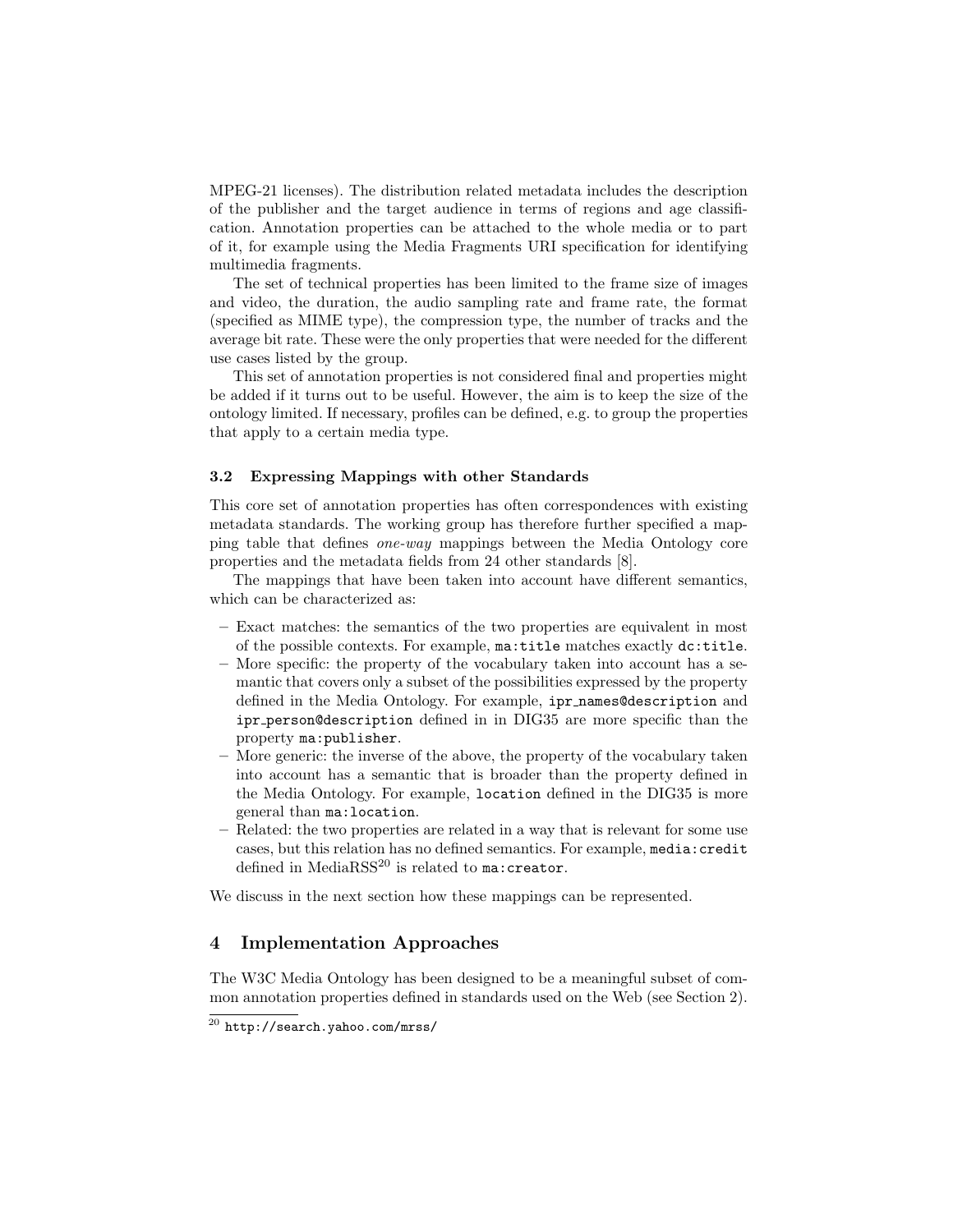The question is therefore how to implement or serialize the mapping relationships between the core set of properties defined by the Media Ontology and the other standards. This section discusses two classes of approaches: expressing a direct mapping using a more or less epxressive semantic web language (Sections 4.1 and 4.2) , or using a pivot upper ontology (Sections 4.3 and 4.4).

We illustrate each approach with a simple and a complex mapping between a property defined in the Media Ontology and its correspondence in another standard. These mappings concern the ma:title property which value is a simple string and the ma:frameSize property which value is composed of two integers representing the width and height of the video frames. The example 1.1 lists the prefixes we use for representing these mappings though all ontologies are not yet dereferencable.

```
@prefix rdfs: \n  <http://www.w3.org/2000/01/rdf-schema#> .
a<br>
@prefix skos: <http://www.w3.org/2004/02/skos/core#>.
@prefix owl: < http: // www . w3 . org /2002/07/ owl # > .
@prefix xsd: < http: // www . w3 . org /2001/ XMLSchema # > .
@prefix dc: < http: // purl . org / dc / elements /1.1/ > .
@prefix ma: \n  <http://www.w3..org/2009/09/mediaont#>
@prefix ebu: < http: // www . ebu . ch / metadata / ontologies / > .
```
**Precondition 1.1.** Declaration of prefix used in the examples.

### 4.1 Expressing Mappings in SKOS

 $SKOS<sup>21</sup>$  is a W3C Recommendation that defines a vocabulary for representing Knowledge Organization Systems (i.e. vocabularies) and relationships amongst them. SKOS provides constructs to formalize how concepts are related to each other. These constructs include skos:exactMatch, to express that two concepts are equivalent in most cases, skos:closeMatch, to express an equivalence valid in some cases, skos:narrowMatch and skos:broaderMatch, to express hierarchical relationships between concepts, and skos:relatedMatch, to express any other type of relatedness.

The first approach consists in applying these constructs to express all mapping relationships considered by the working  $\text{group}^{22}$ .

ma:title skos:exactMatch dc:title .

Example 1.2. A simple mapping represented in SKOS

 $^{\rm 21}$ http://www.w3.org/TR/skos-reference/

<sup>22</sup> The mapping tables are available from http://www.w3.org/2008/WebVideo/ Annotations/drafts/ontology10/WD/mapping\_table.html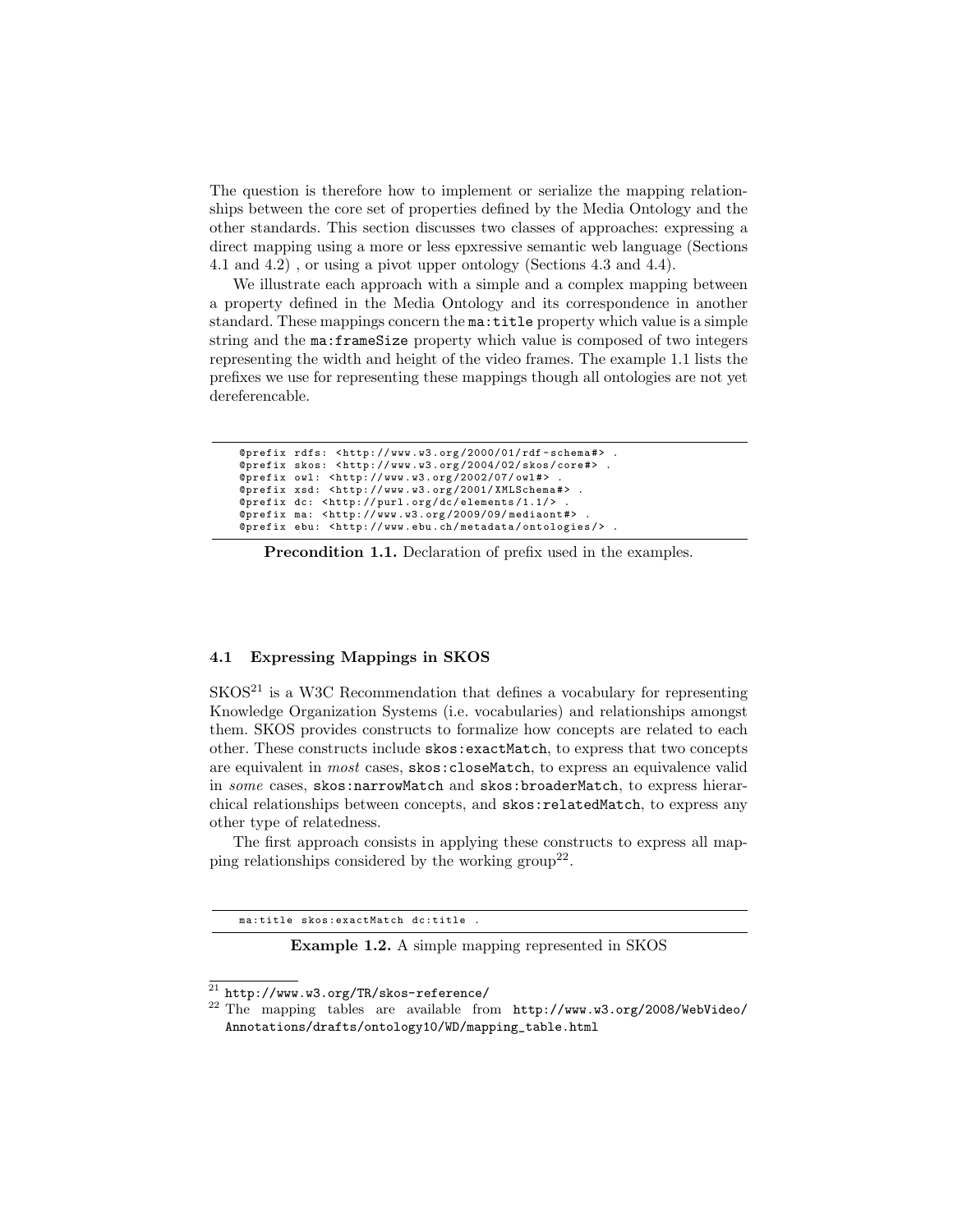The use of these properties has a first implication: it entails that the properties ma:title and dc:title become instances of skos:Concept per definition of the skos:exactMatch construct. Second, we use the skos:Collection construct to group and list items, enabling the representation of a mapping between a simple property on the one hand, and multiple ones on the other hand. skos:OrderedCollection represents an ordered list of properties, enabling a more precise matching if necessary, but complex operations cannot be expressed. For example, the creator property defined in the Media Ontology has a simple value, whereas other vocabularies such as MPEG-7 define people with multiple properties: first name, last name, role, etc. SKOS cannot be used to represent that these values must be aggregated and concatenated to be used as value in the Media Ontology.

```
ma:frameSize skos:closeMatch [
 skos:Collection [
        skos:member ebucore:formatHeigth , ebu:formatWidth
   ] ;
] .
```
Example 1.3. A complex mapping represented in SKOS

Benefits of this approach:

- Scalability: new properties can be added to the mapping list;
- Fuzziness: mappings are created between properties that are more loosely related than a strict equivalence, which is often the case across schemas designed for specific applications.

Drawbacks:

- Assume that schemas and ontologies to be aligned have been formalized in RDF;
- Inference possibilities are limited;
- No formal complex rule can be attached to this representation.

### 4.2 Expressing Mappings in OWL and SWRL

Another approach consists in using a more expressive knowledge representation language to express direct mappings between the Media Ontology and other standards. The authors in [11] propose to use OWL and SWRL constructs as shown in the example 1.4 for defining a formal semantic equivalence between the title property defined in EBUCore and Dublin Core and in the Media Ontology.

Additionally, logical rules can be employed to do any type of conversion (including syntactic ones) and transformation of values (e.g., convert bps to kbps). Example 1.5 expresses in SWRL [5] that the value of ma:frameSize property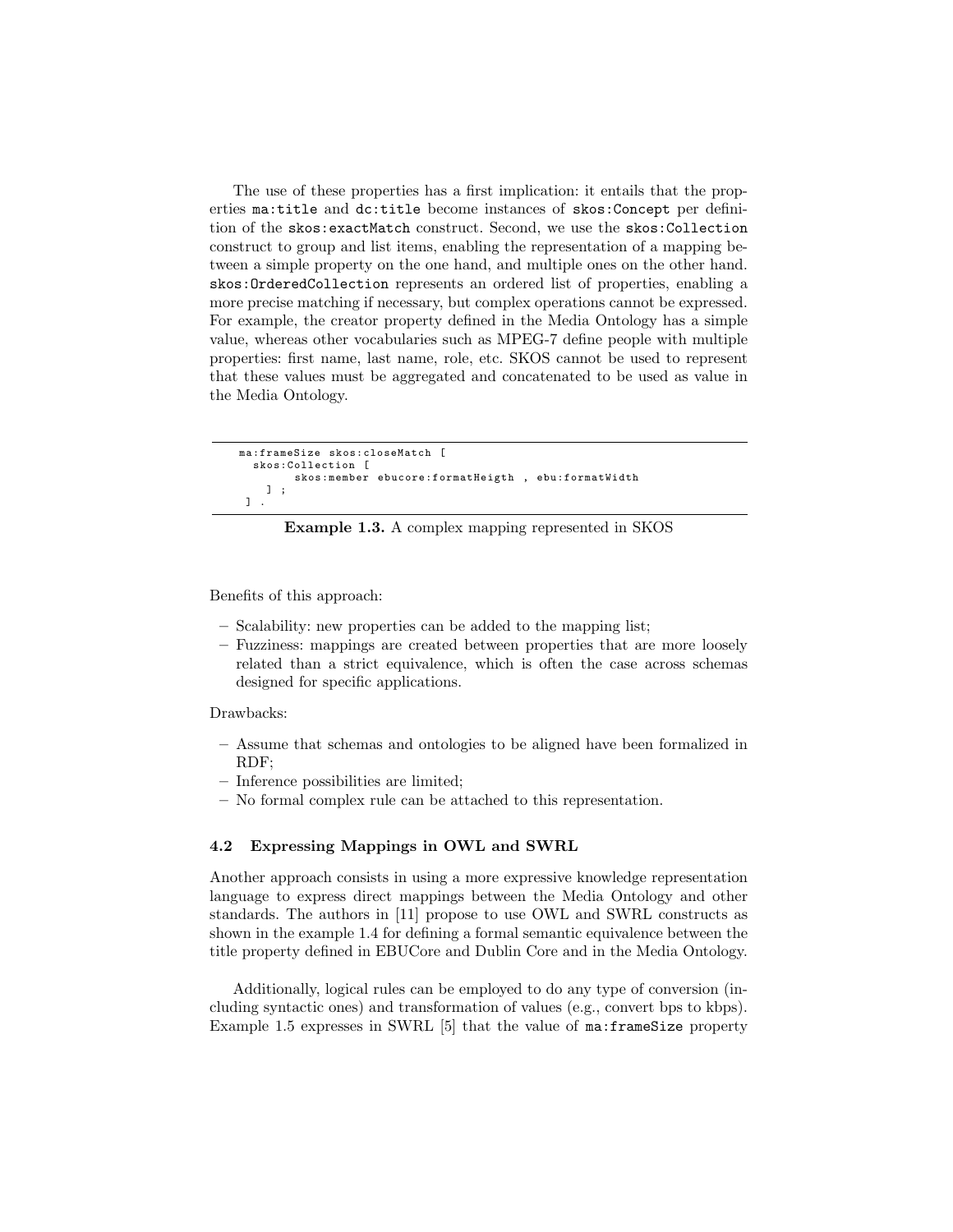ma:title owl:equivalentProperty dc:title .

Example 1.4. A simple mapping represented in OWL.

```
[ r1: (? res rdf:type ebu:ResourceManifestation )
      (? res ebu:width ? width ) (? res ebu:height ? height )
     ('width ebu:unit "pixels")
     (? height ebu:unit " pixels ") (? height ebu:value ? h1 )
     -> (? size1 rdf:type ma:Size )
         (? size1 ma:width ? w1 ) (? size1 ma:height ? h1 )
         (? res ma:size ? size1 ) ]
```
Example 1.5. A complex mapping represented in SWRL.

can be filled from the values of the ebu: width and ebu: height properties. Benefits of this approach:

- Scalability: new properties can be added to the mapping list;
- Formalization: all sort of mappings can be formally represented, including complex ones, allowing inferences to be performed.

Drawbacks:

- Not all metadata standards have formal representations. Sometimes, there are even multiple formalizations of the same standard (e.g. MPEG-7 [12]);
- Complexity: the use of OWL constructs and complex rules can yield in undecidable reasoning.

### 4.3 Expressing Mappings Using a Format Independent Ontology

An alternative approach is to mediate the mappings through a pivot ontology. The following proposal extends an approach for mapping metadata elements between different stages of the production process of audiovisual media. Different metadata formats and standards are used in the workflow, containing metadata elements with similar and partly overlapping semantics, though not fully identical. In the context of the 2020 3D Media project<sup>23</sup>, it has been attempted to model the metadata elements used throughout the production process in a format independent way by creating an ontology that models these elements and the relationships between them [4]. Modeling is done at a meta level, considering grouping and definition relations between the elements. The work considers three problems: (i) verify whether a given metadata element is defined by another given metadata element, (ii) find all metadata elements that are defined by a given metadata element and (iii) find all metadata elements that define a given metadata element. A demo application that addresses the first of these problems for a small set of production metadata items is available at http://meon.joanneum.at.

 $\overline{^{23}}$  http://www.20203dmedia.eu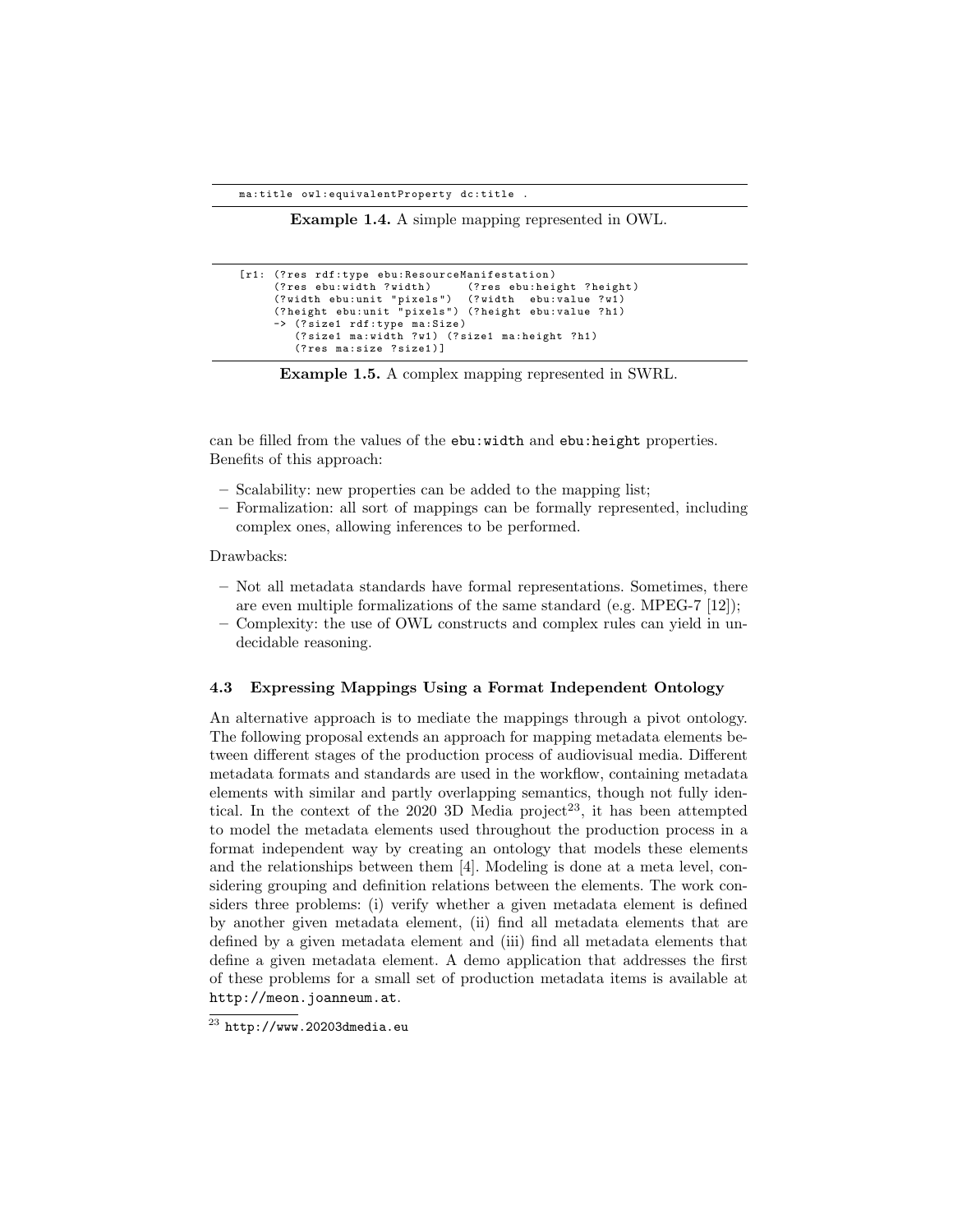OWL-DL is used to formally capture the semantics of the metadata elements and their relations. The ontology is format independent and contains the classes Concept, with subclasses AtomicConcept and CompoundConcept. Specific metadata properties are instances of these concepts. The relation contains exists between CompoundConcept and a set of concepts, the relation defines between concepts (bidirectional defines relations express identity of concepts). Additionally logical rules are used to infer implicit knowledge about relations between metadata elements. The existing implementation ignores specific data types of the metadata properties.

This approach can be extended for expressing mappings between multimedia metadata schemas and the Media Ontology. In addition to the schema independent ontology, schema specific ones are created for each standards following the same pattern. A new relation type is introduced, which relates concepts between the two ontologies. The relation is modeled as a class, that has properties for qualifying the relation (similar to the SKOS properties) and mapping instructions for data format conversion. The classes representing concepts in the schema specific ontology can be extended to carry additional information needed for mapping, e.g. XPath or binary key of the metadata element. The same rules can be used in both the generic and schema specific ontology for inference.

Figure 1 shows a schematic example for aligning some properties from EBU Core to the Media Ontology. The generic meon ontology represents the set of concepts, in that case title, resolution, lines and columns. It also models their relations, i.e. the compound of lines and columns is equivalent to the resolution. Relations are introduced to link concepts from the different ontologies. Hence, both dc:title and ma:title are completely aligned with meon:mainTitle. The value for these three properties being a literal, the mapping instruction is the identity function operating on simple datatypes.

The example of the frame size is more interesting. ebu:formatWidth (resp. ebu:formatHeight) is identical to meon:colums (resp. meon:lines) with potentially the help of a conversion of the number format. ma:frameSize is also equivalent to meon:resolution, again with a possible conversion of the format (which is specified by a function name in the relation). Using rules, we can infer from the relations within the meon ontology and between the ontologies that ma:frameSize defines both ebu:formatWidth and ebu:formatHeight, but not vice versa. In addition, because of modeling resolution as a compound concept in meon, we can also infer that ebu:formatWidth and ebu:formatHeight together define ma:frameSize. From the relations along the path between the elements we can collect the format mapping instructions to obtain a chain of functions that maps data types from EBU Core to the Media Ontology. These instructions are applied to the instances of the concepts encountered in the input document.

Benefits of this approach:

- Clean separation between generic concepts and schema specific concepts;
- Formal representation of the semantics of the properties in one format, which can e.g. also be used for validation;
- Inference is used to generate implicit relations and compound concepts.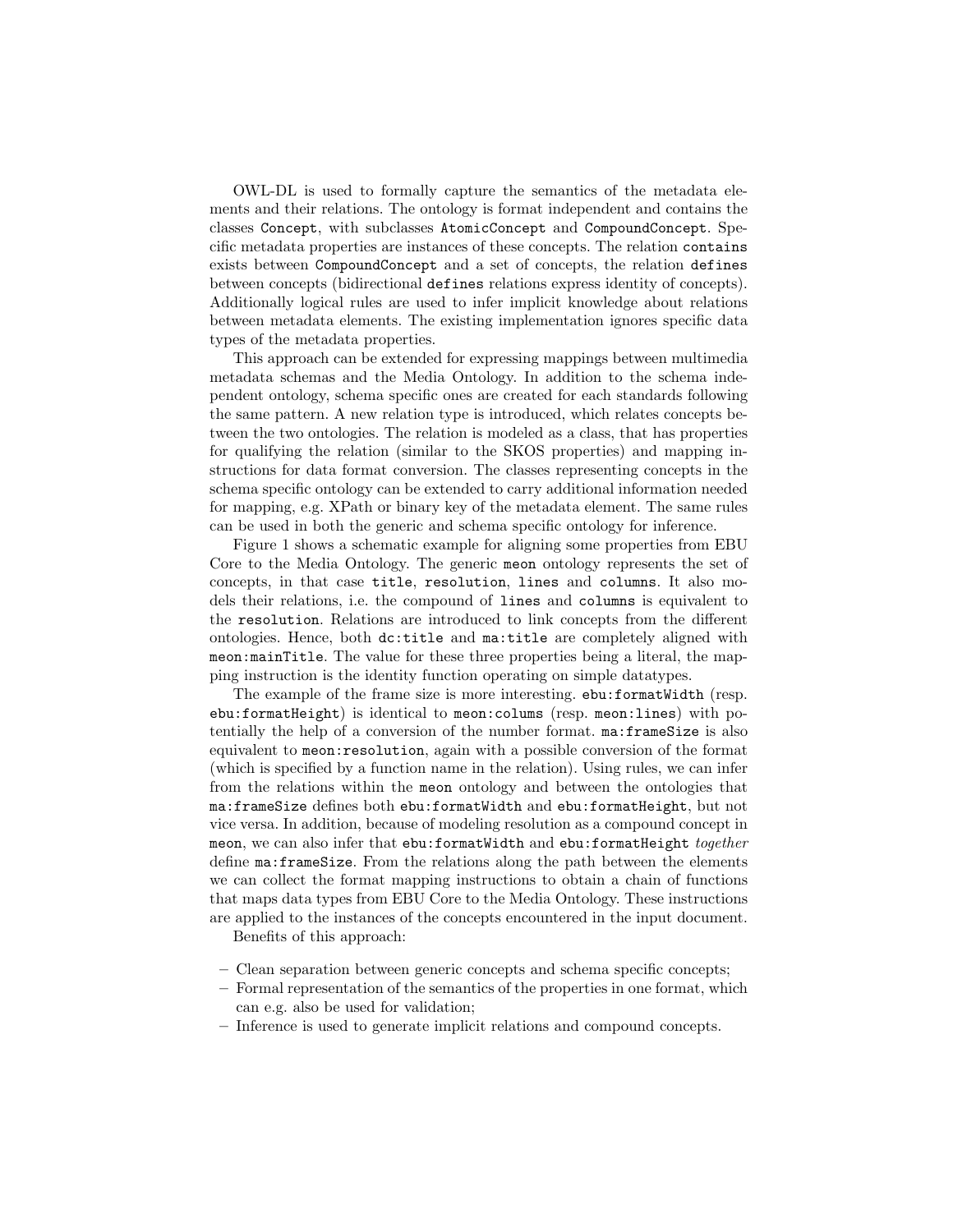

Fig. 1. Mapping using format independent ontology.

Drawbacks:

- Requires building ontology of properties for each schema, which may not be trivial;
- Scalability might be an issue with hundreds of concepts;
- Data type conversions might need built-in functions in the rule engine or external code to be executed.

### 4.4 Expressing Mappings with Built-in Properties

We present finally an alternative to the approach presented in the Section 4.3. The mappings are still mediated through a pivot ontology, but this ontology is directly related to the Media Ontology. This pivot ontology can be described as followed. Instances of the MAWGMetadataProperty class are described by the core set of annotation properties of the Media Ontology, while instances of the StandardMetadataProperty class are described by annotation properties of multimedia metadata schemas to be mapped. The MetadataProperty class is a superclass of these two classes. The MetadataPropertyRelation class characterizes the nature of the mapping relationship. It provides further information such as the transformation rule to operate on the values, the type of the mapping (e.g. exact) or whether it is a compound relationship or not. A priority operator can also be defined, in case various metadata properties from various standards can be aligned to a particular annotation property from the Media Ontology. This operator aims at defining a priority hierarchy for implementing a SET functionality in a API built on top of the Media Ontology.

The examples 1.6 and 1.7 illustrate this approach for the ma:title and ma:frameSize properties. Benefits of this approach:

– No specific representation format (e.g., OWL) of metadata standards is needed.

Drawbacks:

- No distinction between different versions of metadata formats. This issue could produce inconsistencies;
- No inference (e.g. between properties) is possible;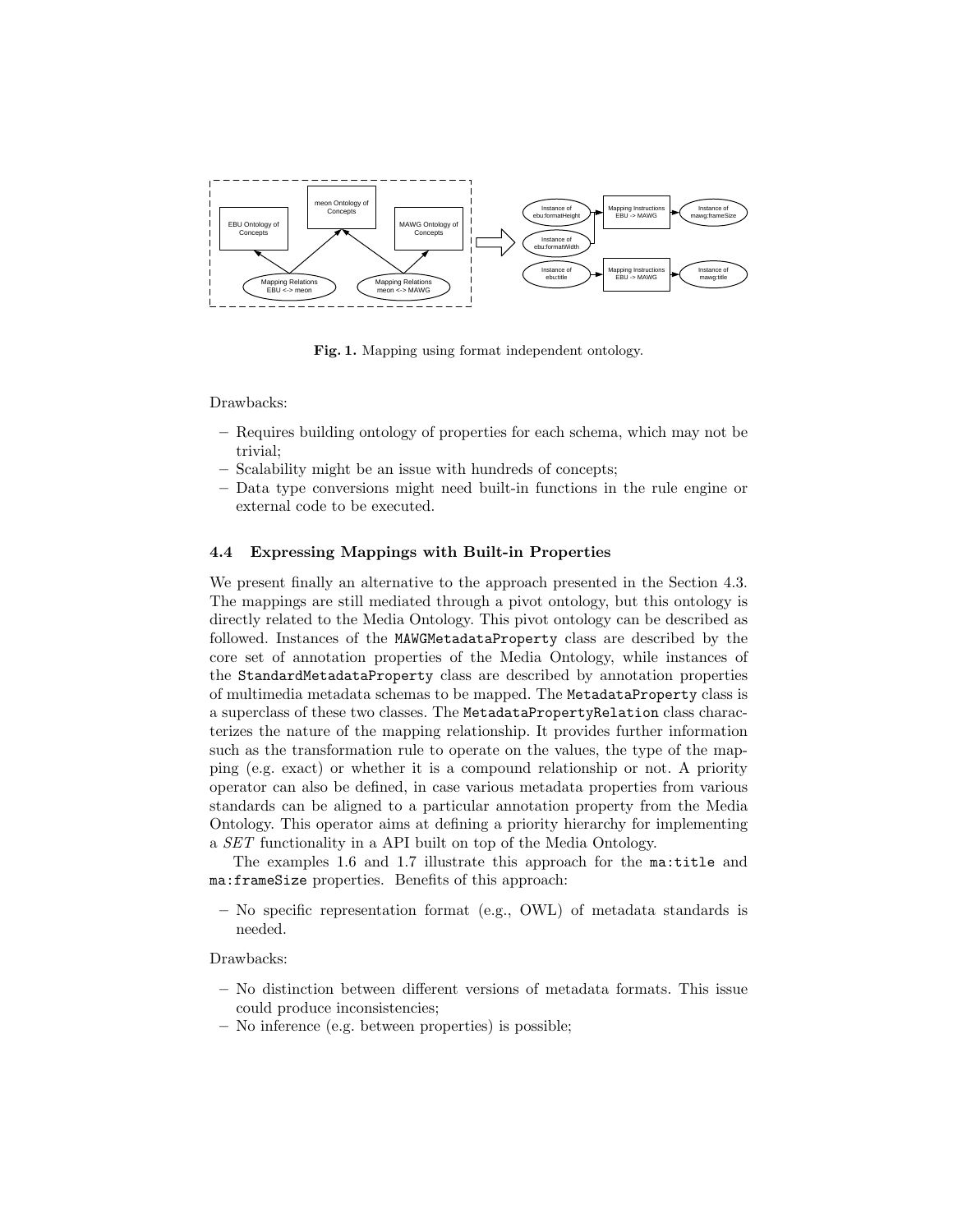```
:MAWGMetadataProperty_21 a :MAWGMetadataProperty ;
 rdfs:isDefinedBy ma:title ;
 skos: inScheme <http://www.w3.org/2009/09/mediaont#> ;
  :hasMetadataPropertyRelation [
    :isCompositeRelation false ;
    :relationSemantic " exact " ;
    :hasStandardMetadataProperty [
      skos:inScheme < http: // purl . org / dc / elements /1.1/ >;
      rdfs:isDefinedBy dc:title ] ] .
```
Example 1.6. A simple mapping.

```
:MAWGMetadataProperty_10 a :MAWGMetadataProperty ;
 rdfs:isDefinedBy ma:frameSize ;
 skos: inScheme <http://www.w3.org/2009/09/mediaont#>;
 :hasMetadataPropertyRelation [
   :isCompositeRelation true ;
   :relationSemantic "exact"
   :hasStandardMetadataProperty [
     skos: inScheme <http://www.ebu.ch/metadata/ontologies/>;
     rdfs:isDefinedBy [ owl:unionOf (
       [ a owl:Restriction ; owl:onProperty ebu:formatWidth ;
            owl:allValuesFrom xsd:int ]
        [ a owl:Restriction ; owl:onProperty ebu:formatHeigth ;
            owl:allValuesFrom xsd:int] ) ] ; ] ; ] .
```
Example 1.7. A complex mapping.

# 5 Conclusion and Future Work

This paper addresses the interoperability issue between multimedia metadata formats. The related work described in section 2 and the numerous use cases summarized in [7] show that there is a need for solving this issue. We have presented a core set of annotation properties defined in the Media Ontology developed by the W3C Media Annotations Working Group. Furthermore, we have discussed how mapping relationships between this core set of annotation properties and the multimedia metadata standards can be represented, either directly using semantic web languages (SKOS, OWL, or the forthcoming  $RIF^{24}$ recommendations) or through a pivot ontology.

Each approach presents benefits and drawbacks that can be grouped in the following criteria: complexity, scalability and reasoning capabilities. The listing of these benefits and drawbacks is currently done ad-hoc. As such, future work consists of an in-depth evaluation in which each of the criteria is measured for the different approaches. Expressing direct mappings is intuitive and provide scalability. However, it requires that the metadata formats to be aligned have been formally represented in SKOS, RDFS or OWL. The use of a pivot ontology tends to be a more generic solution which has the price of complexity in terms of the number of triples generated.

 $\overline{^{24}}$  http://www.w3.org/TR/rif-core/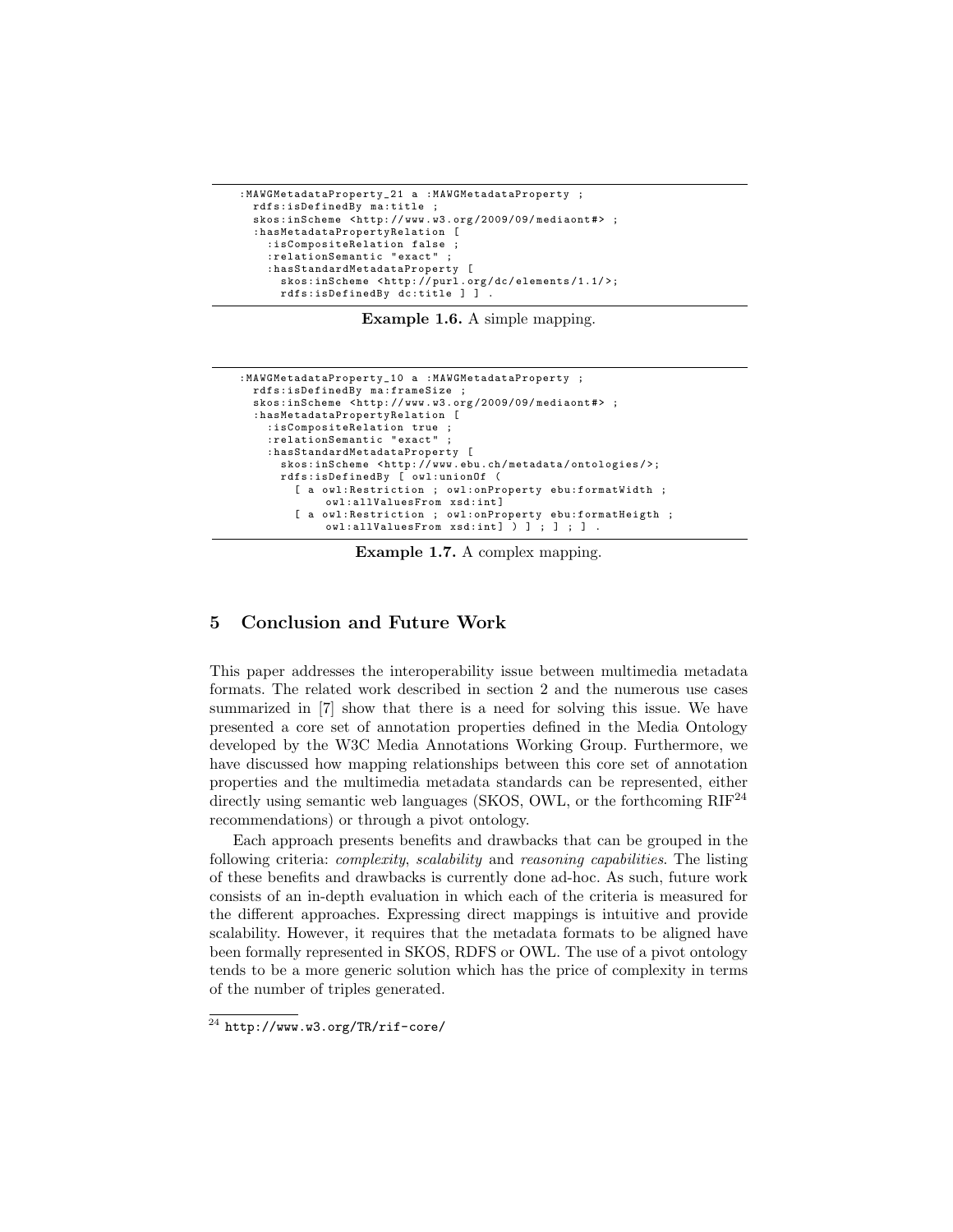Future work deals primarily with the recommendation of the Media Ontology. Its coverage is still evolving and profiles might be introduced, in particular, for offering a degree of variability in the way mappings with other standards is formalized. Another important milestone planned is the design of an API on top of the Media Ontology. The main purpose of this API will be the implementation of appropriate GET and SET functionalities. One of the open issues concerns the implementation procedure to follow in case of collision between various semantic mappings. The priority operator introduced in the Section 4.4 is a useful contribution with this respect.

# Acknowledgments

The authors would like to thank all the participants of the W3C Media Annotations Working Group for their willingness to discuss the core ontology, the mappings between metadata standards, and their implementation. This work has been partially supported by the THESEUS Program, which is funded by the German Federal Ministry of Economics and Technology, and under the 7th Framework Programme of the European Union within the ICT project "Presto-PRIME" (FP7 231161).

### References

- 1. Isabel Cruz, Huiyong Xiao, and Feihong Hsu. An Ontology-Based Framework for XML Semantic Integration. In International Database Engineering and Applications Symposium, pages 217–226, Coimbra, Portugal, 2004.
- 2. Mario Döller, Florian Stegmaier, Harald Kosch, Ruben Tous, and Jaime Delgado. Standardized Interoperable Image Retrieval. In ACM Symposium on Applied Computing (SAC), Track on Advances in Spatial and Image-based Information Systems  $(ASIIS)$ , 2010, to appear.
- 3. Mario Döller, Ruben Tous, Matthias Gruhne, Kyoungro Yoon, Masanori Sano, and Ian Burnett. The MPEG Query Format: On the way to unify the access to Multimedia Retrieval Systems. IEEE Multimedia, 15(4):82–95, 2008.
- 4. Martin Höffernig and Werner Bailer. Formal Metadata Semantics for Interoperability in the Audiovisual Media Production Process. In Workshop on Semantic Multimedia Database Technologies (SeMuDaTe 2009), co-located with the 4th International Conference on Semantic and Digital Media Technologies (SAMT2009), Graz, Austria, 2009, to appear.
- 5. Ian Horrocks, Peter F. Patel-Schneider, Harold Boley, Said Tabet, Benjamin Grosof, and Mike Dean. SWRL: A Semantic Web Rule Language Combining OWL and RuleML. W3C Member Submission, 2004. http://www.w3.org/Submission/SWRL/.
- 6. Dublin Core Metadata Initiative. Dublin core metadata element set version 1.1: Reference description. http://dublincore.org/documents/dces/, 2008.
- 7. WonSuk Lee, Tobias Bürger, Felix Sasaki, and Véronique Malaisé. Use Cases and Requirements for Ontology and API for Media Object 1.0. W3C Working Draft, 2009. http://www.w3.org/TR/media-annot-reqs/.